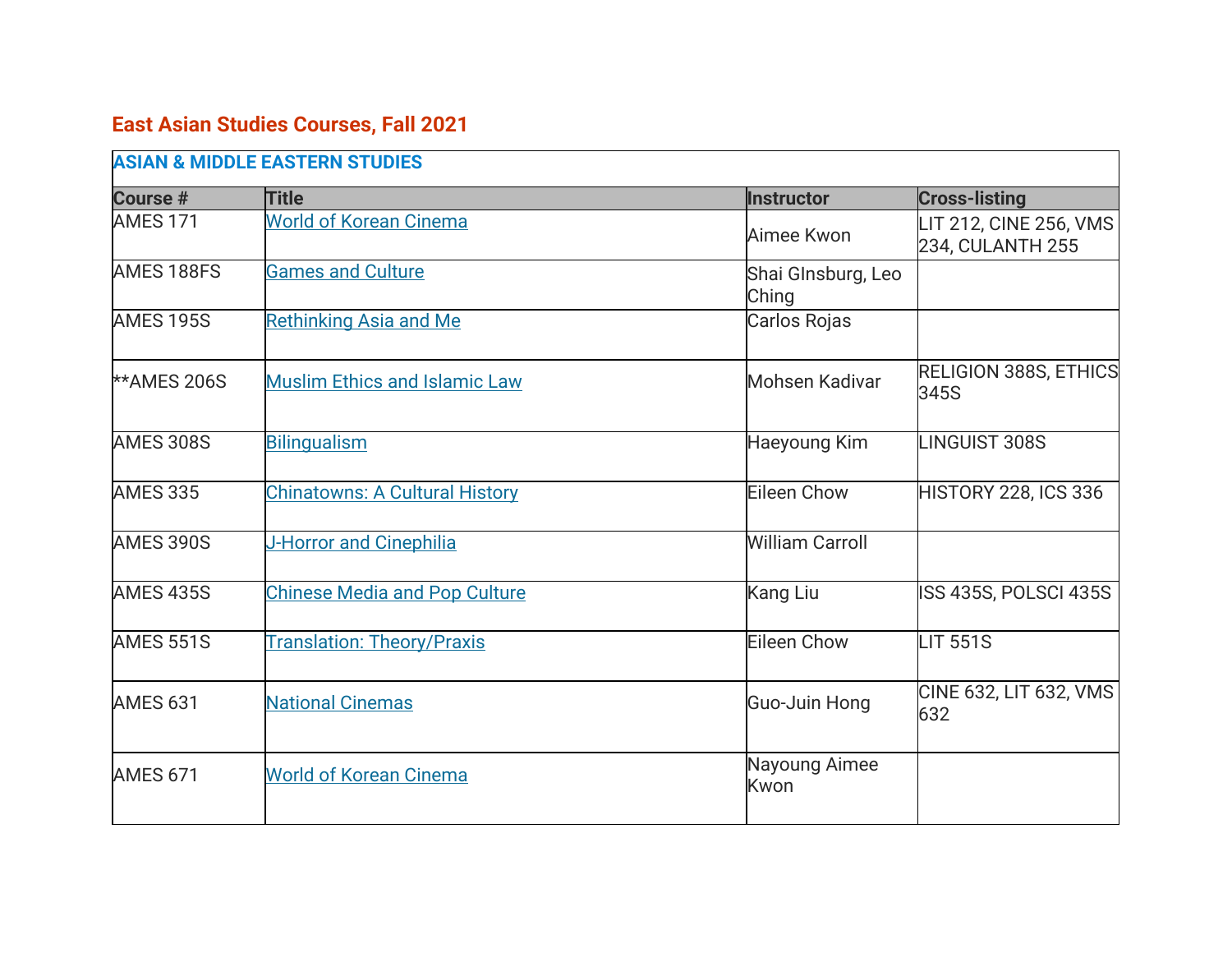| <b>ASIAN &amp; MIDDLE EASTERN STUDIES</b> |                                                                            |                                      |                                       |
|-------------------------------------------|----------------------------------------------------------------------------|--------------------------------------|---------------------------------------|
| <b>Course #</b>                           | <b>Title</b>                                                               | <b>Instructor</b>                    | <b>Cross-listing</b>                  |
| AMES 790S                                 | <b>Special Topics in Critical Asian Humanities</b><br><b>Methodologies</b> | Carlos Rojas                         |                                       |
| <b>ART HISTORY</b>                        |                                                                            |                                      |                                       |
| <b>Course #</b>                           | <b>Title</b>                                                               | <b>Instructor</b>                    | <b>Cross-listing</b>                  |
| <b>ARTHIST 219</b>                        | The Tokyo Idea                                                             |                                      | Gennifer Weisenfeld AMES 258, VMS 219 |
| <b>ARTHIST 790S</b>                       | <b>Special Topics: Moving Chinese Art</b>                                  | <b>Stanley Abe</b>                   |                                       |
| <b>CHINESE</b>                            |                                                                            |                                      |                                       |
| Course #                                  | <b>Title</b>                                                               | <b>Instructor</b>                    | <b>Cross-listing</b>                  |
| CHINESE 101                               | <b>First-Year Chinese I</b>                                                | Tianshu He                           |                                       |
| CHINESE 102                               | <b>First-Year Chinese II</b>                                               | Shu Zhang                            |                                       |
| CHINESE 105D                              | <b>First Year Chinese in Review I</b>                                      | Chi-Ju Hsieh                         |                                       |
| CHINESE 131                               | <b>First Year Chinese for Bilingual Learners</b>                           | Ya-Chuan Chou,<br><b>Carolyn Lee</b> |                                       |
| <b>CHINESE 203</b>                        | <b>Intermediate Chinese</b>                                                | Yan Liu, Ya-Chuan<br>Chou            |                                       |
| CHINESE 277T                              | <b>Advertising in Chinese</b>                                              | Carolyn Lee                          |                                       |
| CHINESE 305D                              | <b>Pre-Advanced Chinese</b>                                                | Chi-Ju Hsieh, Shu<br>Zhang           |                                       |
| CHINESE 331D                              | <b>Modern Chinese Media</b>                                                | <b>Tianshu He</b>                    |                                       |
| CHINESE 332D                              | <b>Chinese Translation</b>                                                 | Yan Liu                              |                                       |
| CHINESE 333                               | <b>Advanced Chinese for Bilingual Learners</b>                             | Shu Ting Hsu                         |                                       |
| CHINESE 407S                              | <b>Issues in Chinese Lang/Soc I</b>                                        | Shu Zhang                            |                                       |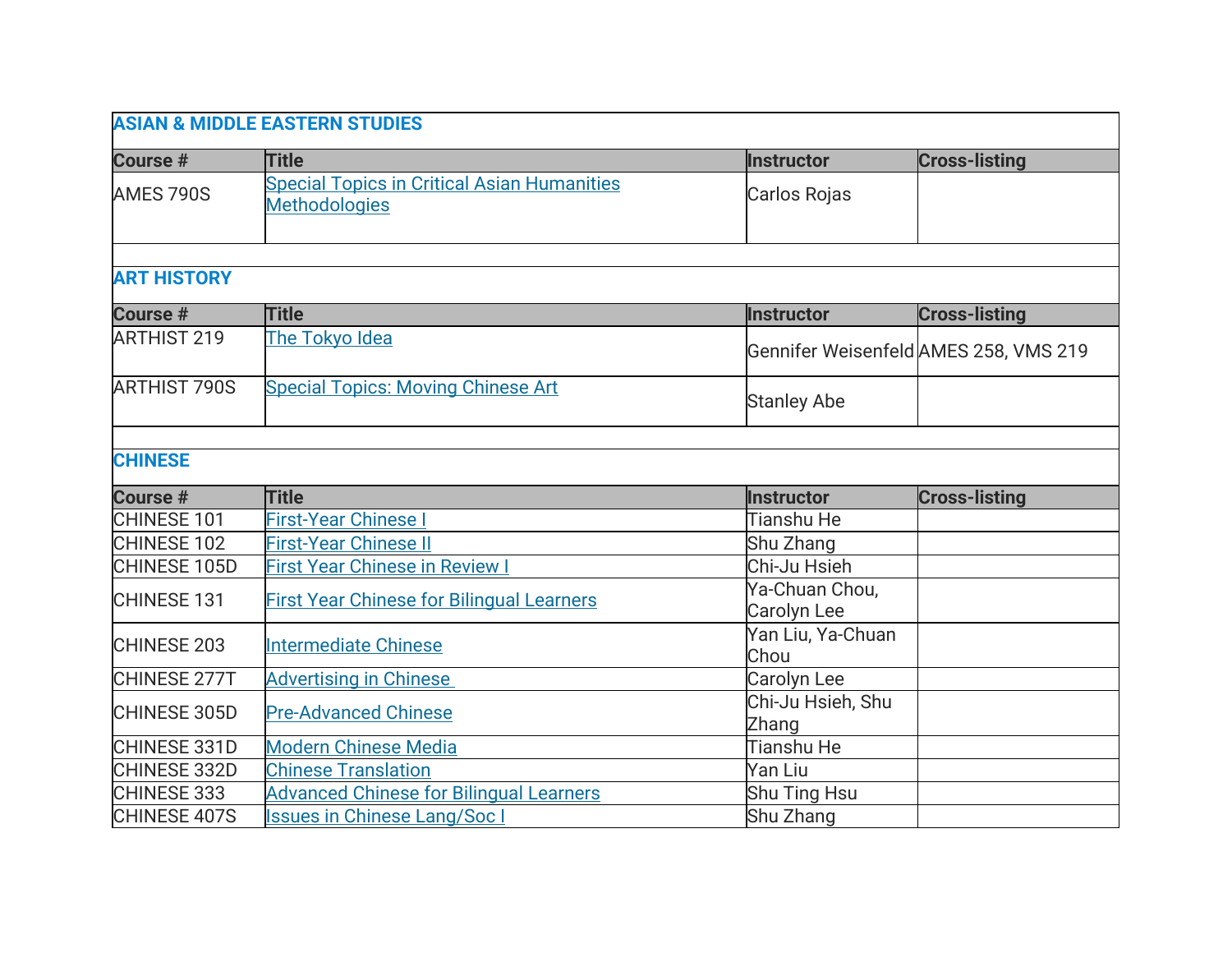|                              | <b>ASIAN &amp; MIDDLE EASTERN STUDIES</b>                 |                      |                                               |
|------------------------------|-----------------------------------------------------------|----------------------|-----------------------------------------------|
| <b>Course #</b>              | <b>Title</b>                                              | <b>Instructor</b>    | <b>Cross-listing</b>                          |
| CHINESE 435S                 | <b>Chinese in the Humanities I</b>                        | Shu-Ting Hsu         |                                               |
| CHINESE 791                  | <b>Independent Study</b>                                  | Departmental Staff   |                                               |
| <b>CULTURAL ANTHROPOLOGY</b> |                                                           |                      |                                               |
| <b>Course #</b>              | <b>Title</b>                                              | <b>Instructor</b>    | <b>Cross-listing</b>                          |
| <b>CULANTH 360S</b>          | <b>Global Apple</b>                                       | Ralph Litzinger      | AMES 360S, LIT 361S,<br>SOCIOL 360S, ICS 369S |
| <b>CULANTH 520S</b>          | <b>Eco-Media</b>                                          | Ralph Litzinger      | LIT 522S, VMS 520S                            |
| <b>EAST ASIAN STUDIES</b>    |                                                           |                      |                                               |
| <b>Course #</b>              | <b>Title</b>                                              | <b>Instructor</b>    | <b>Cross-listing</b>                          |
| <b>EAS 700</b>               | <b>East Asian Studies Core Course: Fields and Methods</b> | <b>Richard Jaffe</b> | RELIGION 700,<br><b>HISTORY 707</b>           |
| <b>EDUCATION</b>             |                                                           |                      |                                               |
|                              |                                                           |                      |                                               |
| <b>Course #</b>              | <b>Title</b>                                              | <b>Instructor</b>    | <b>Cross-listing</b>                          |
| <b>ECONOMICS</b>             |                                                           |                      |                                               |
| <b>Course #</b>              | <b>Title</b>                                              | <b>Instructor</b>    | <b>Cross-listing</b>                          |
| <b>HISTORY</b>               |                                                           |                      |                                               |
| Course #                     | <b>Title</b>                                              | <b>Instructor</b>    | <b>Cross-listing</b>                          |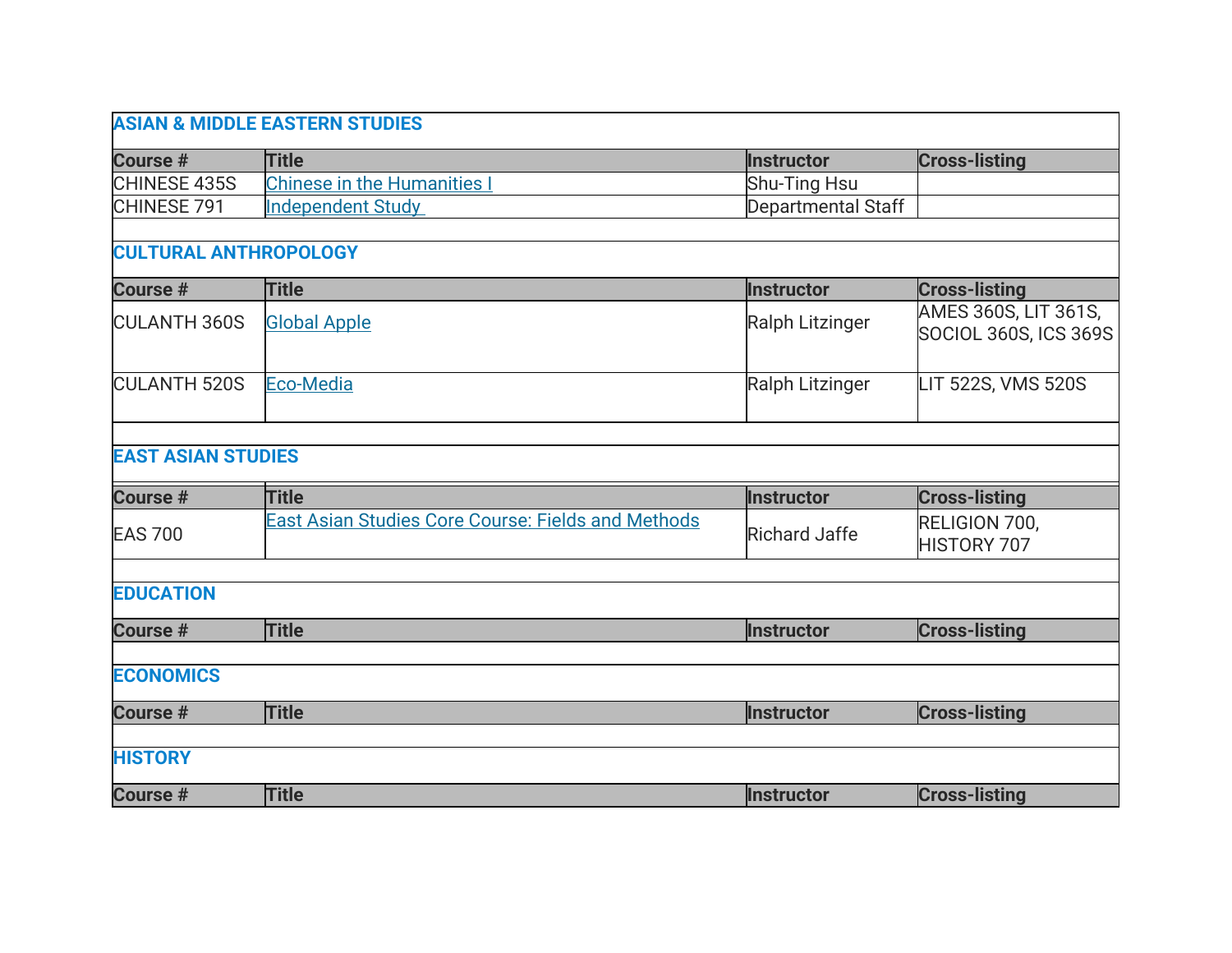| <b>ASIAN &amp; MIDDLE EASTERN STUDIES</b> |                                                               |                             |                                       |  |
|-------------------------------------------|---------------------------------------------------------------|-----------------------------|---------------------------------------|--|
| Course #                                  | <b>Title</b>                                                  | <b>Instructor</b>           | <b>Cross-listing</b>                  |  |
| <b>HISTORY 101</b>                        | <b>Introduction to Global History</b>                         | Prasenjit Duara             | AMES 207, RELIGION<br>181, MEDREN 135 |  |
| <b>HISTORY 135</b>                        | <b>Silk Roads and China</b>                                   | Sucheta Mazumdar GLHLTH 203 |                                       |  |
| <b>HISTORY 203</b>                        | <b>History of Global Health</b>                               | <b>Nicole Barnes</b>        | <b>AMES 167</b>                       |  |
| <b>HISTORY 226</b>                        | <b>Ancient and Early Modern Japan</b>                         | Margaret McKean             | AMES 142, GLHLTH<br>142               |  |
| <b>HISTORY 239</b>                        | <b>History of Chinese Medicine</b>                            | Nicole Barnes               | <b>ECON 305, ICS 305</b>              |  |
| <b>**HISTORY 305</b>                      | <b>History of International Financial and Monetary Crises</b> | Giovanni Zanalda            |                                       |  |
| <b>JAPANESE</b>                           |                                                               |                             |                                       |  |
| <b>Course #</b>                           | <b>Title</b>                                                  | <b>Instructor</b>           | <b>Cross-listing</b>                  |  |
| <b>JPN 101</b>                            | Elementary Japanese                                           | Naoko Kurokawa              |                                       |  |
| <b>JPN 203</b>                            | Intermediate Japanese                                         | <b>Azusa Saito</b>          |                                       |  |
| <b>JPN 305</b>                            | <b>Advanced Japanese</b>                                      | Yunchuan Chen               |                                       |  |
| <b>JPN 791</b>                            | <b>Independent Study</b>                                      | Departmental Staff          |                                       |  |
| <b>KOREAN</b>                             |                                                               |                             |                                       |  |
| Course #                                  | <b>Title</b>                                                  | <b>Instructor</b>           | <b>Cross-listing</b>                  |  |
| KOREAN 101                                | <b>Elementary Korean</b>                                      | <b>Barohny Eun</b>          |                                       |  |
| KOREAN 203                                | <b>Intermediate Korean</b>                                    | Eunyoung Kim                |                                       |  |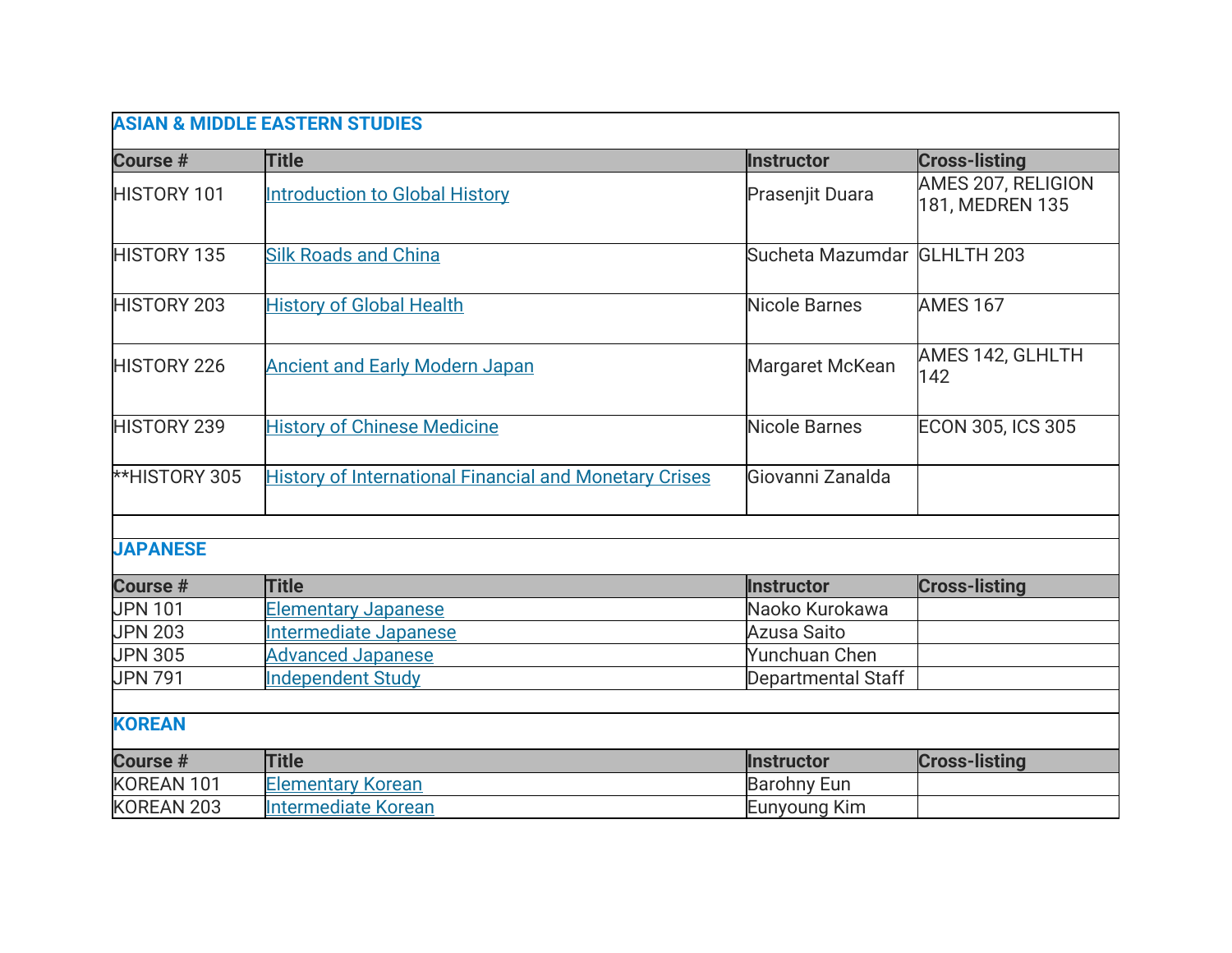|                                   | <b>ASIAN &amp; MIDDLE EASTERN STUDIES</b>                               |                       |                                   |
|-----------------------------------|-------------------------------------------------------------------------|-----------------------|-----------------------------------|
| <b>Course #</b>                   | <b>Title</b>                                                            | <b>Instructor</b>     | <b>Cross-listing</b>              |
| KOREAN 305                        | <b>Advanced Korean</b>                                                  | Hae-Young Kim         |                                   |
| KOREAN 455                        | <b>Korean Politics and Society</b>                                      | Jung Min Lee          |                                   |
|                                   |                                                                         |                       |                                   |
| <b>LINGUISTICS</b>                |                                                                         |                       |                                   |
| Course #                          | <b>Title</b>                                                            | <b>Instructor</b>     | <b>Cross-listing</b>              |
| <b>**LINGUIST</b><br><b>125FS</b> | anguages, Margins, Borders: Representations, Practices,<br>and Policies | <b>Gareth O Price</b> | SOCIOL 125FS, ICS<br><b>125FS</b> |
|                                   |                                                                         |                       |                                   |
| <b>LITERATURE</b>                 |                                                                         |                       |                                   |
| Course #                          | <b>Title</b>                                                            | <b>Instructor</b>     | <b>Cross-listing</b>              |
|                                   |                                                                         |                       |                                   |
| <b>MUSIC</b>                      |                                                                         |                       |                                   |
| <b>Course #</b>                   | <b>Title</b>                                                            | <b>Instructor</b>     | <b>Cross-listing</b>              |
| <b>MUSIC 190S-03</b>              | <b>Korean Popular Music</b>                                             | Jung Min Lee          | AMES 190S                         |
| <b>MUSIC 190S-01</b>              | Pop Music of Asia and Asian America                                     | Yun Emily Wang        | AMES 190S                         |
| MUSIC 790S                        | <b>Special Topics: Studies in Ethnomusicology</b>                       | Yun Emily Wang        | <b>GSF 890S</b>                   |
| <b>MUSIC 790S-2</b>               | <b>Special Topics: Sounding (Dis) Orientations</b>                      | Yun Emily Wang        | <b>GSF 890S</b>                   |
|                                   |                                                                         |                       |                                   |
| <b>PHILOSOPHY</b>                 |                                                                         |                       |                                   |
| <b>Course #</b>                   | <b>Title</b>                                                            | <b>Instructor</b>     | <b>Cross-listing</b>              |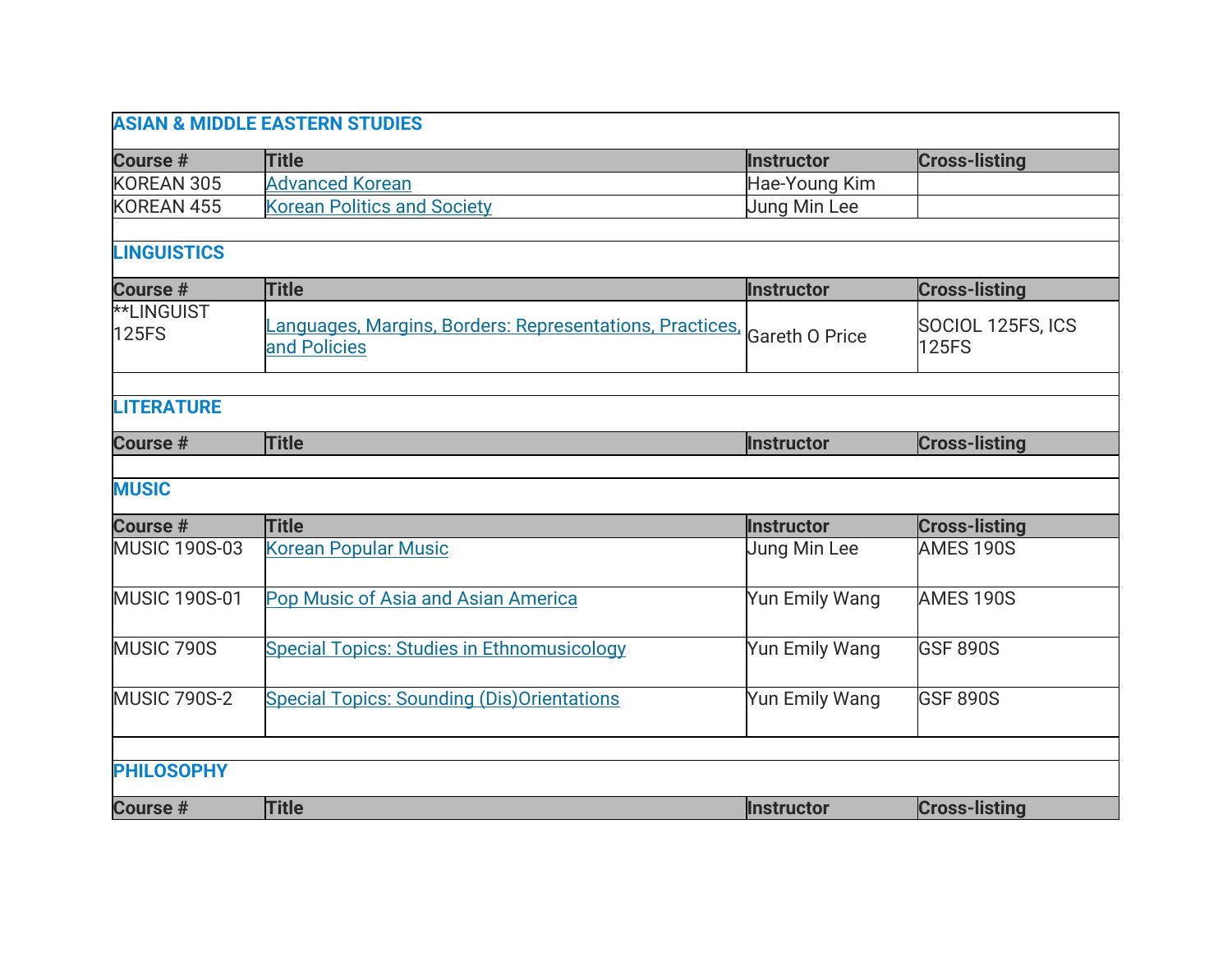| <b>ASIAN &amp; MIDDLE EASTERN STUDIES</b> |                                                                    |                       |                                            |
|-------------------------------------------|--------------------------------------------------------------------|-----------------------|--------------------------------------------|
| <b>Course #</b>                           | <b>Title</b>                                                       | Instructor            | <b>Cross-listing</b>                       |
|                                           |                                                                    |                       |                                            |
| <b>POLITICAL SCIENCE</b>                  |                                                                    |                       |                                            |
| <b>Course #</b>                           | <b>Title</b>                                                       | <b>Instructor</b>     | <b>Cross-listing</b>                       |
| POLSCI 317                                | <b>Global Corruption</b>                                           | <b>Melanie Manion</b> |                                            |
| POLSCI <sub>338</sub>                     | <b>Political Economy of Southeast Asia</b>                         | <b>Edmund Malesky</b> |                                            |
| **POLSCI 650S                             | <b>Political Economy of International Relations</b>                | <b>Joseph Grieco</b>  |                                            |
| <b>PUBLIC POLICY</b>                      |                                                                    |                       |                                            |
| <b>Course #</b>                           | <b>Title</b>                                                       | <b>Instructor</b>     | <b>Cross-listing</b>                       |
|                                           |                                                                    |                       |                                            |
| <b>RELIGION</b>                           |                                                                    |                       |                                            |
| <b>Course #</b>                           | <b>Title</b>                                                       | <b>Instructor</b>     | <b>Cross-listing</b>                       |
| <b>RELIGION 257</b>                       | <b>Four Funerals and a Wedding</b>                                 | Anna Sun              | <b>AMES 257</b>                            |
| <b>RELIGION 318S</b>                      | Asian Religion and Knowledge of the Other                          | Anna Sun              | AMES 312S                                  |
| <b>RELIGION 320S</b>                      | <b>Modern Buddhism</b>                                             | <b>Richard Jaffe</b>  | <b>AMES 323S</b>                           |
| <b>RELIGION 378S</b>                      | <b>Islam in Asia</b>                                               | Tuna                  | <b>HISTORY 209S, ICS</b><br>370S, SES 370S |
| <b>RELIGION 782</b>                       | The Next Christendom: The Rise of Christianity Outside<br>the West | Xi Lian               | <b>WXTIAN 815</b>                          |